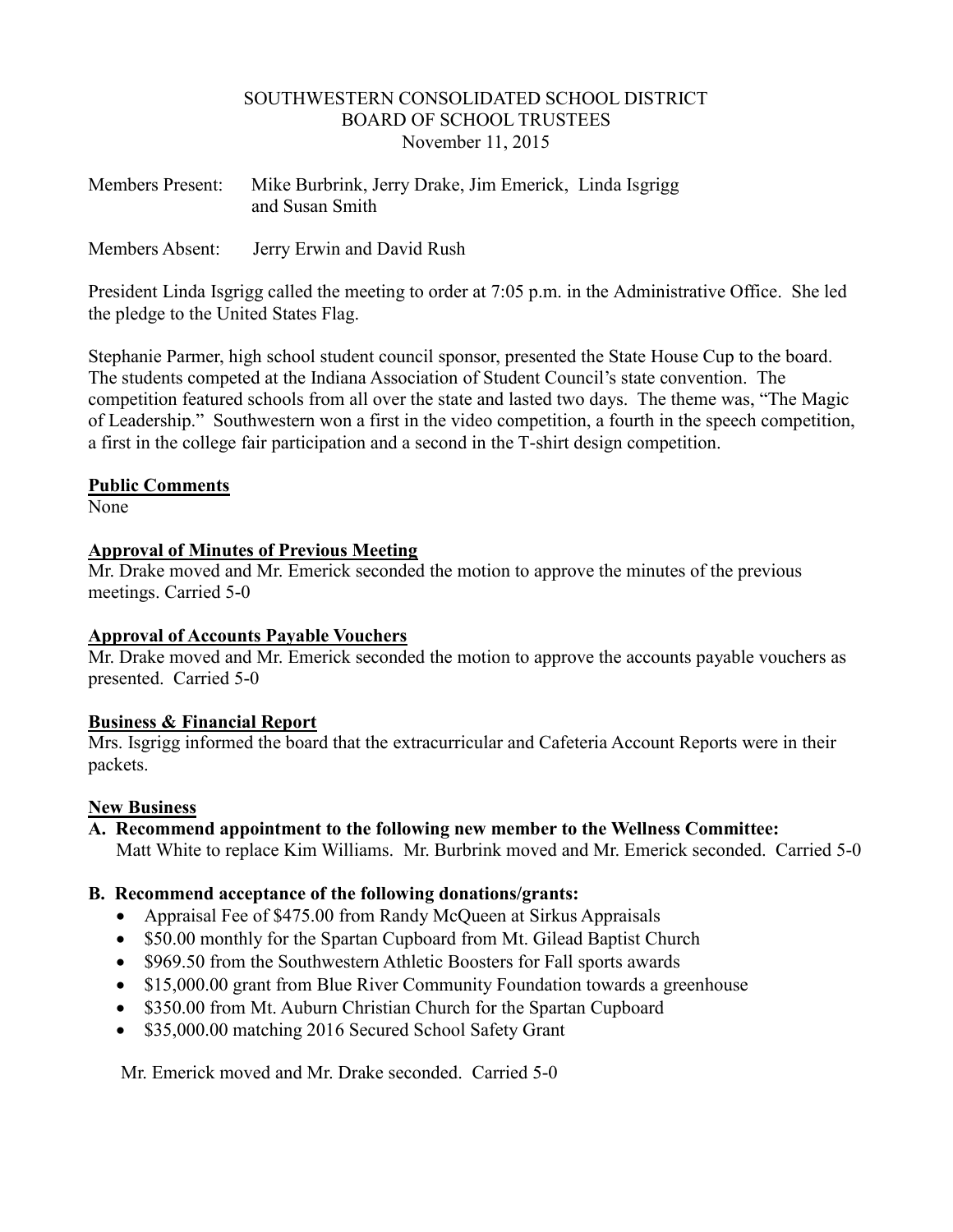# **C. Other**

None

Mr. Drake moved that Southwestern proceed with CommonWealth Engineers under the leadership of Toby Church to continue with construction of the new wastewater plant. Mrs. Smith seconded. Carried 5-0

Mr. Drake asked that the Superintendent continue with the process of issuing new bonds. Mr. Emerick seconded. Carried 5-0

Mr. Burbrink asked that Southwestern go with the Design/Build bidding option for the purchase of the new wastewater plant. Mr. Emerick seconded. Carried 5-0

#### **Reports and Presentations A. Principal Reports**

Mr. Edwards thanked the community for their support at the elementary Veterans Day program. He thanked Mr. Swigert and the  $4-5-6$ <sup>th</sup> graders for the great job that they did in presenting the program.

Mr. Chase also thanked Mrs. Parmer and Student Council for the great job that they did in presenting the high school Veterans Day program. He mentioned that Mr. Taylor is a veteran. He also informed the board that the girls varsity basketball team have two Mid Hoosier basketball wins.

# **Superintendent Report**

Dr. Maurer informed the board that the administrators have prioritized items that they are working on such as high ability, safety, AdvancEd recommendations and technology. Through the use of the eLearning Grant, 5 Star Tech Solutions evaluated Southwestern's use of technology. They identified items that we have done well and items that needed to be improved. The administrators created a goggle document listing goals that have been set for the corporation. The administrators review these goals at their bi-weekly meetings. The goals will help them develop professional development for staff. Also, the administrators are reading a book called, "Leading the Change" that was recommended by AdvancEd.

Mr. Burbrink asked about some of the comments that were given by 5 Star Tech Solutions evaluation. Dr. Maurer read several of the comments: The evaluation noted the professionalism depicted by all teachers was an excellent model for educators across Indiana and that students were well behaved. They also commented that the administrators combined energy and vision for moving the district forward was serving the corporation well and that it is only through clear and decisive leadership that a transition of this magnitude could hope to be successful. The representative from 5 Star also talked about sending different districts to Southwestern so that we could model our tech solutions for them. Dr. Maurer noted that we have some things we need to continue to work on but that the 5 Star evaluaton was very complementary.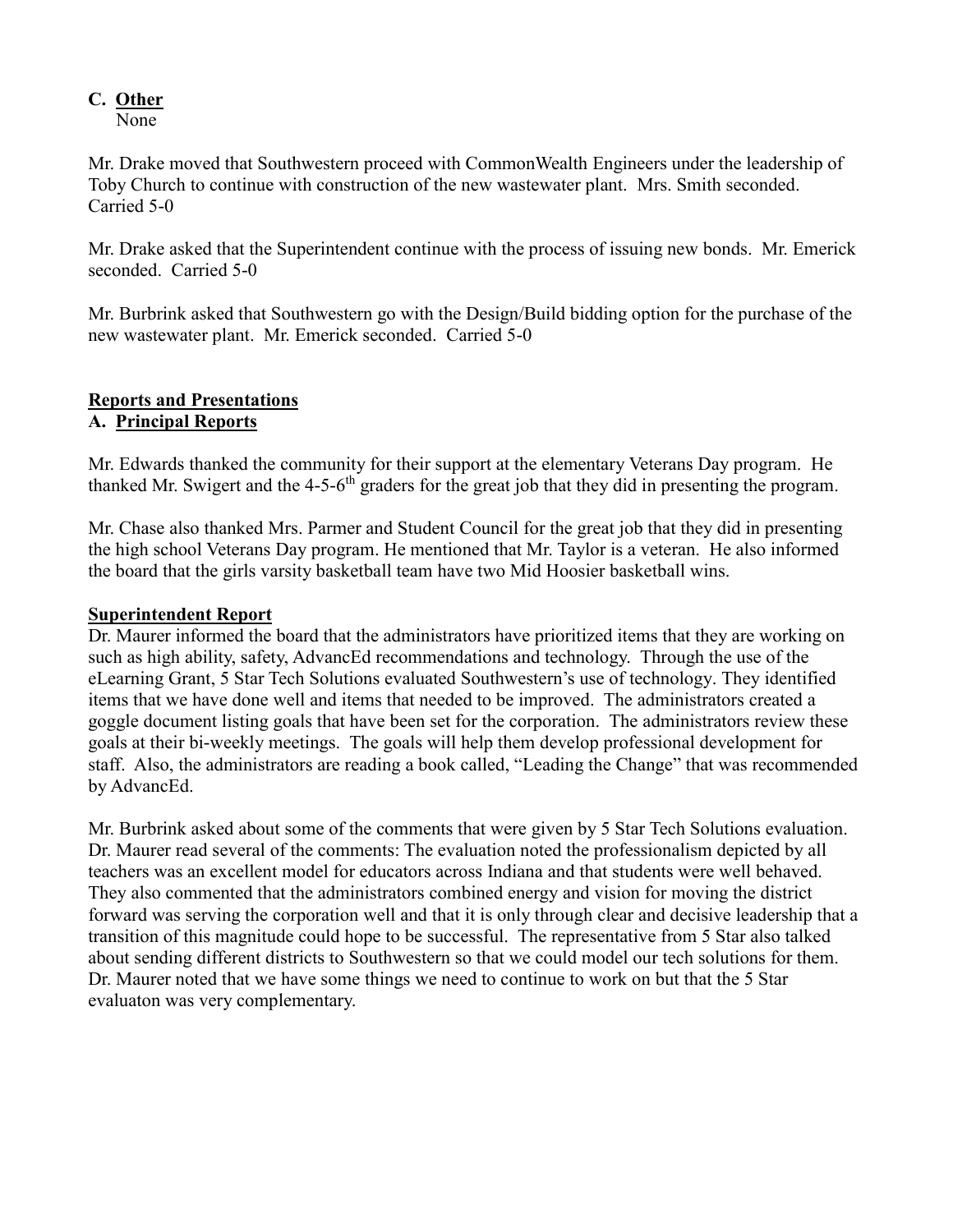# **Personnel**

# **A. Leaves/Resignations/Terminations**

- Termination of Wanda Evans as custodian effective November 6, 2015
- Resignation of Courtney Davis as junior high cheerleading coach
- Resignation of Cole Oliver as junior high girls track coach
- Retirement of Marilyn Joseph at the end of the 2015-16 school year
- FMLA for Kimberly Ramseth from approximately December 10, 2015 through February 5, 2016

Mr. Burbrink moved and Mr. Drake seconded. Carried 5-0

# **B. Recommendations to Hire**

- $\bullet$  Brian Pappano-6<sup>th</sup> grade volunteer boys basketball coach
- Bob Hynds-5<sup>th</sup> grade volunteer boys basketball coach
- Cole Oliver as girls varsity track coach
- Vicki Beach as volunteer girls varsity track coach
- Annette Nasby as junior high cheerleading coach

Mr. Drake moved and Mr. Emerick seconded. Carried 5-0

# **C. Other**

None

# **Superintendent Comments**

Dr. Maurer congratulated the student council on their State House Cup Award. She thanked our veterans and complimented the schools for their programs. Dr. Maurer also mentioned that Ms. Emma Dickey is now Mrs. Emma Korkhouse and congratulated her on her marriage. She also congratulated Mr. Edwards and Mrs. Elliott for the elementary's feature on Fox 59 Colts Playback-Sunday. She said that the program was posted on our website.

# **Board Member Comments**

Mrs. Smith commented on the great things that are happening at Southwestern. Mrs. Isgrigg read the retirement letter from Mrs. Joseph which stated that she will retire at the end of this school year but has enjoyed her 40 year career here. Mrs. Isgrigg thanked Mrs. Joseph for her service and she also complimented the elementary for their Veteran's Day program.

Mr. Greg Gerline, President of the Blue River Foundation and the Hometown Fund, presented Pam Meyer with a good faith pledge of \$15,000.00 from the Blue River Foundation for the Greenhouse Project.